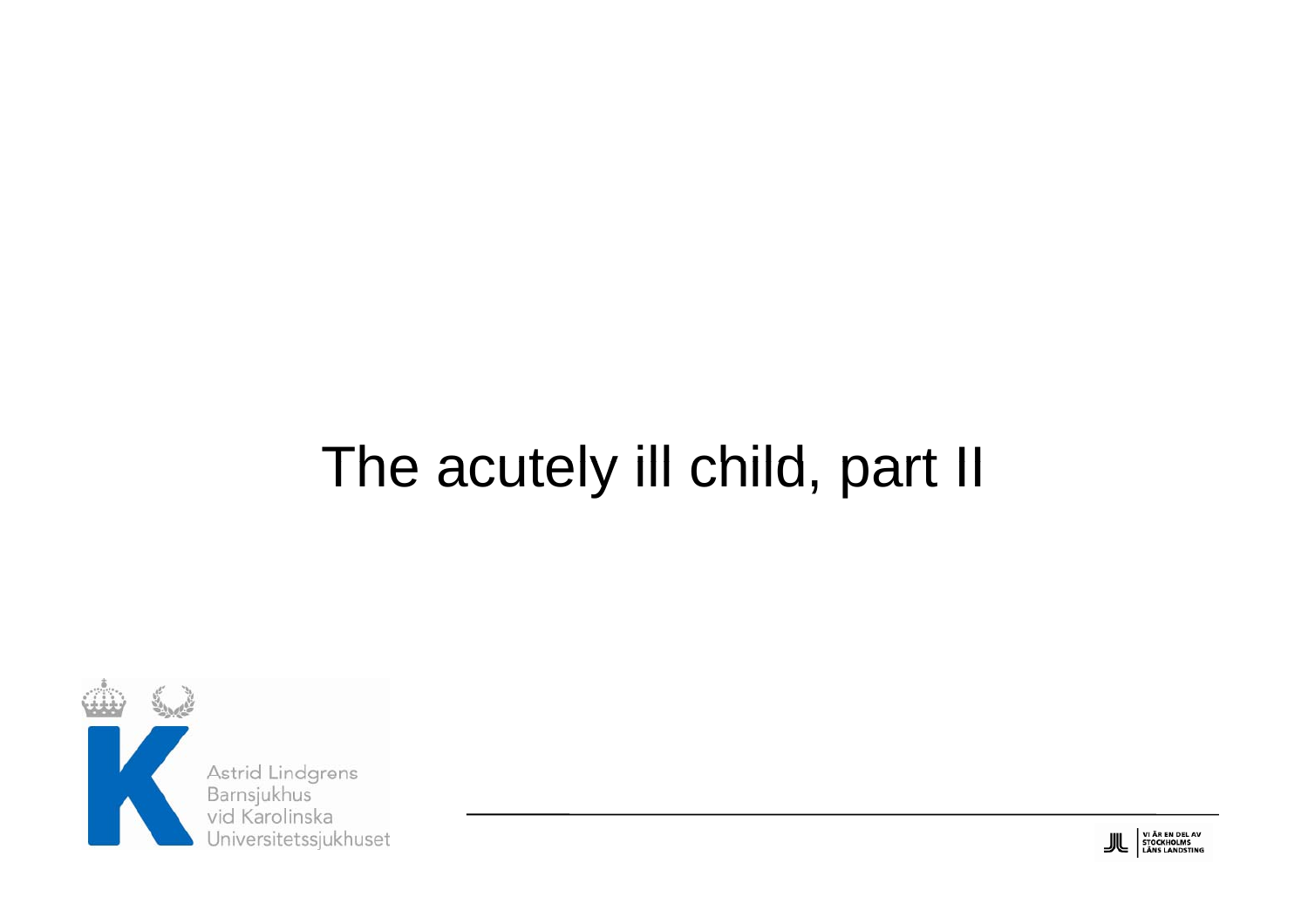## Case discussion 1: Sepsis

- $\bullet$  4 year old boy is brought to Emergency due to stomach pain and vomiting. Seen initially by pediatrician.
- The hx includes no significant fever or diarrhea. Unclear when the last bowel movement occurred.
- Exam reveals an extremely tender abdomen and possible pos rebound.
	- $\bullet$ Medical or surgical problem?

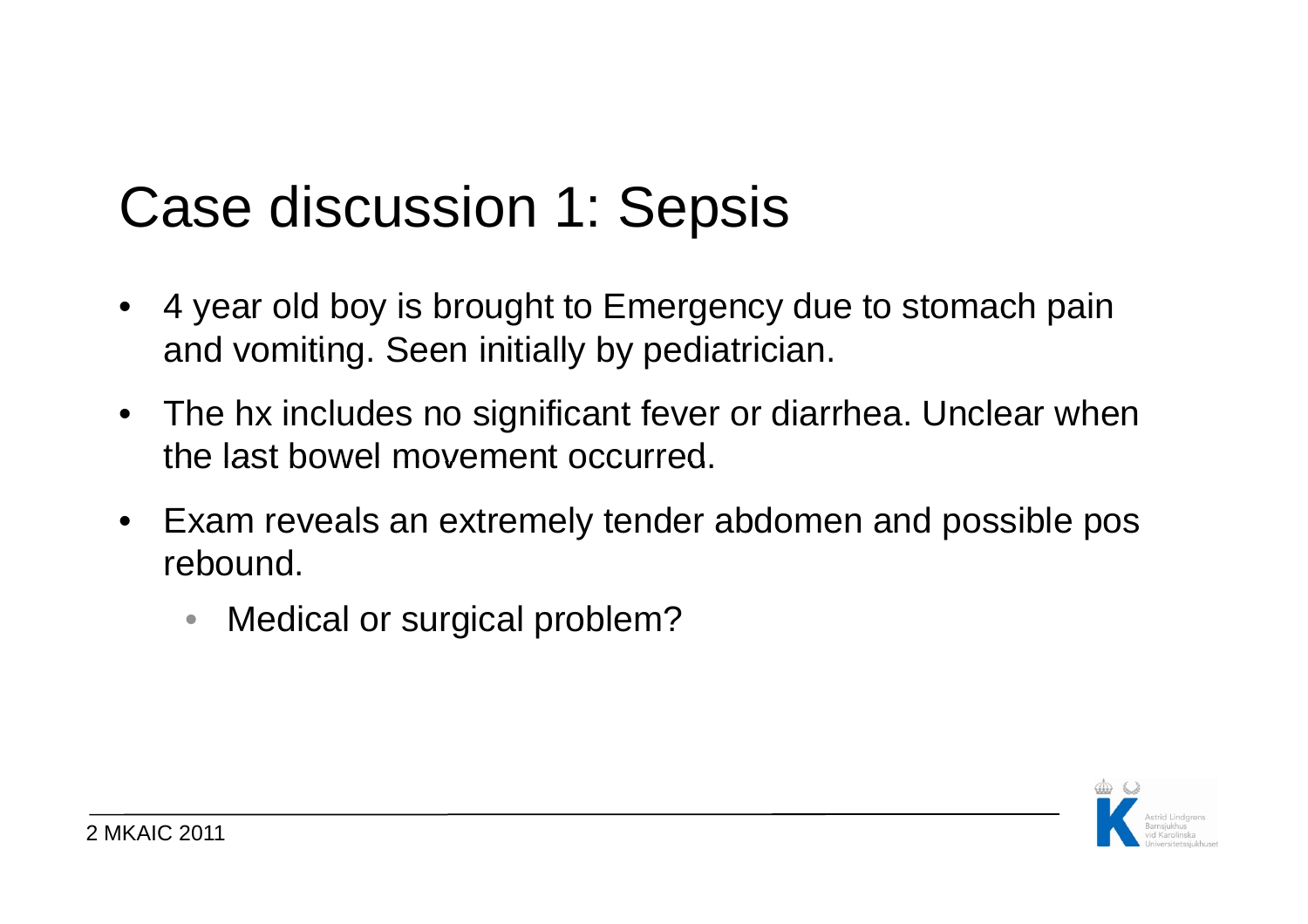• Constipation is suspected and the child receives an enema with no positive effect.

• The surgery team is consulted but are occupied with an acute operation and the child is left waiting in the ED. 3 hours later the surgery resident sees the patient and diagnoses a "surgical abdomen" – the patient is listed for surgery and comes to the OR one hour later, having received some maintenance fluids.

•Would you do anything differently so far?

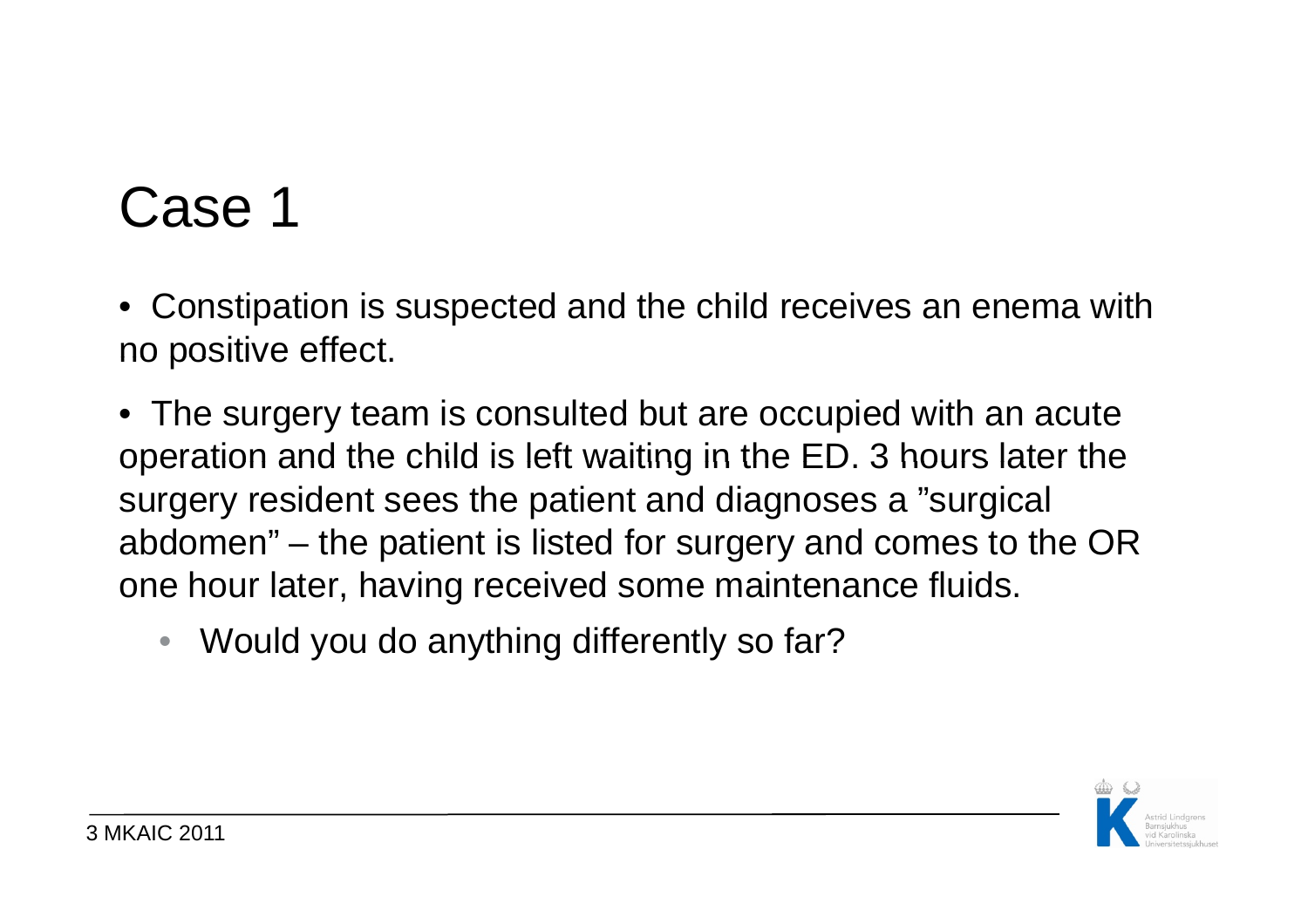• Surgery reveals a gangrenous ruptured appendix. The abdomen is lavaged thoroughly with warm NS and antibiotic coverage is broadened. Abdomen is closed and patient extubated and taken to recovery room.

 $\bullet$ How would you monitor this patient?

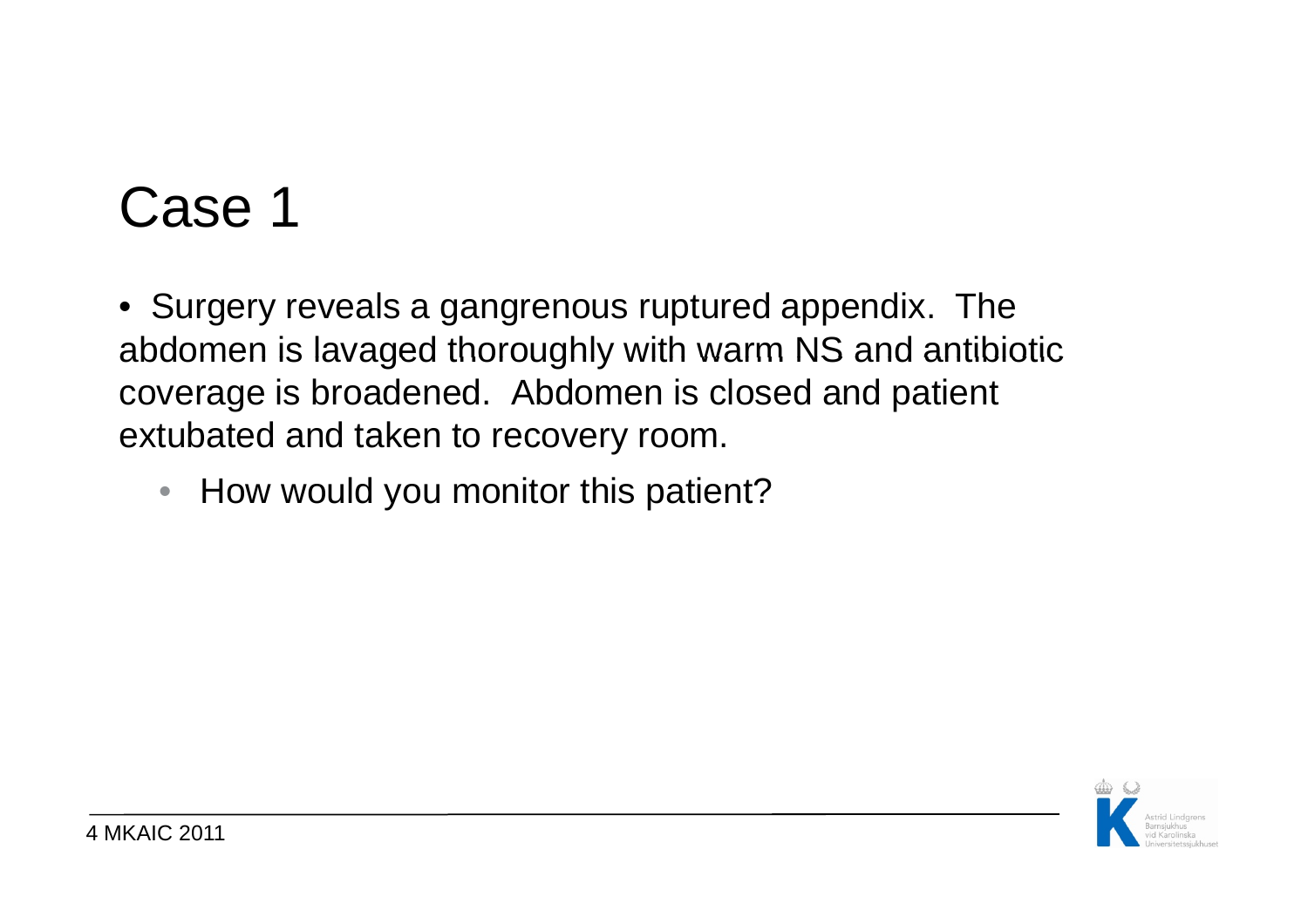- Initial vital signs in the RR:
	- HR = 170, RR = 50, BP 90/60
	- $\bullet$ Is this normal? What explanation is possible?
- After 1,5 hours the patient is sent to the ward.

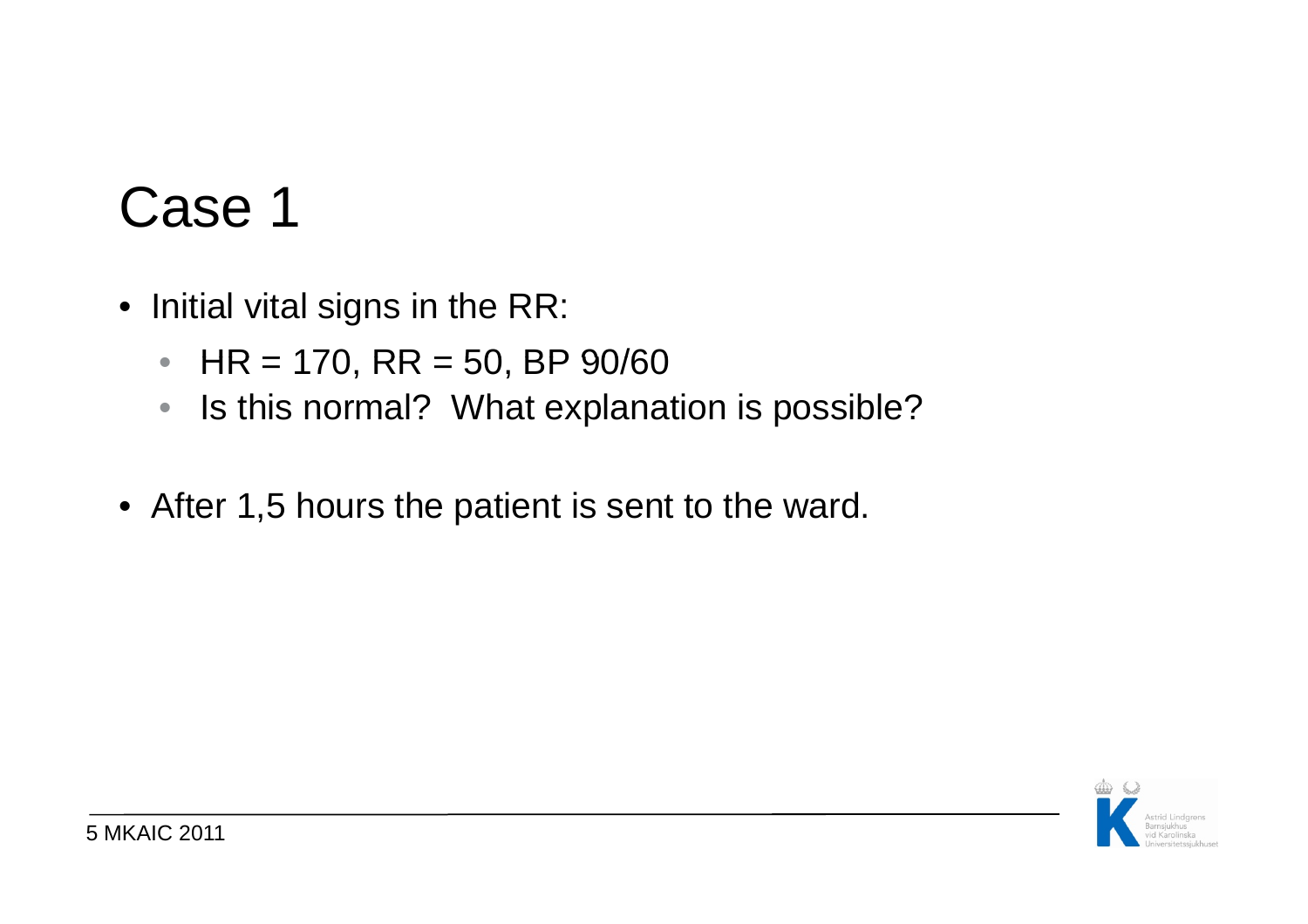- Three hours later the patient is unresponsive, cold with thready pulses and capillary refill of 4 - 5 seconds.
	- What is the diagnosis?
	- How should management procede?

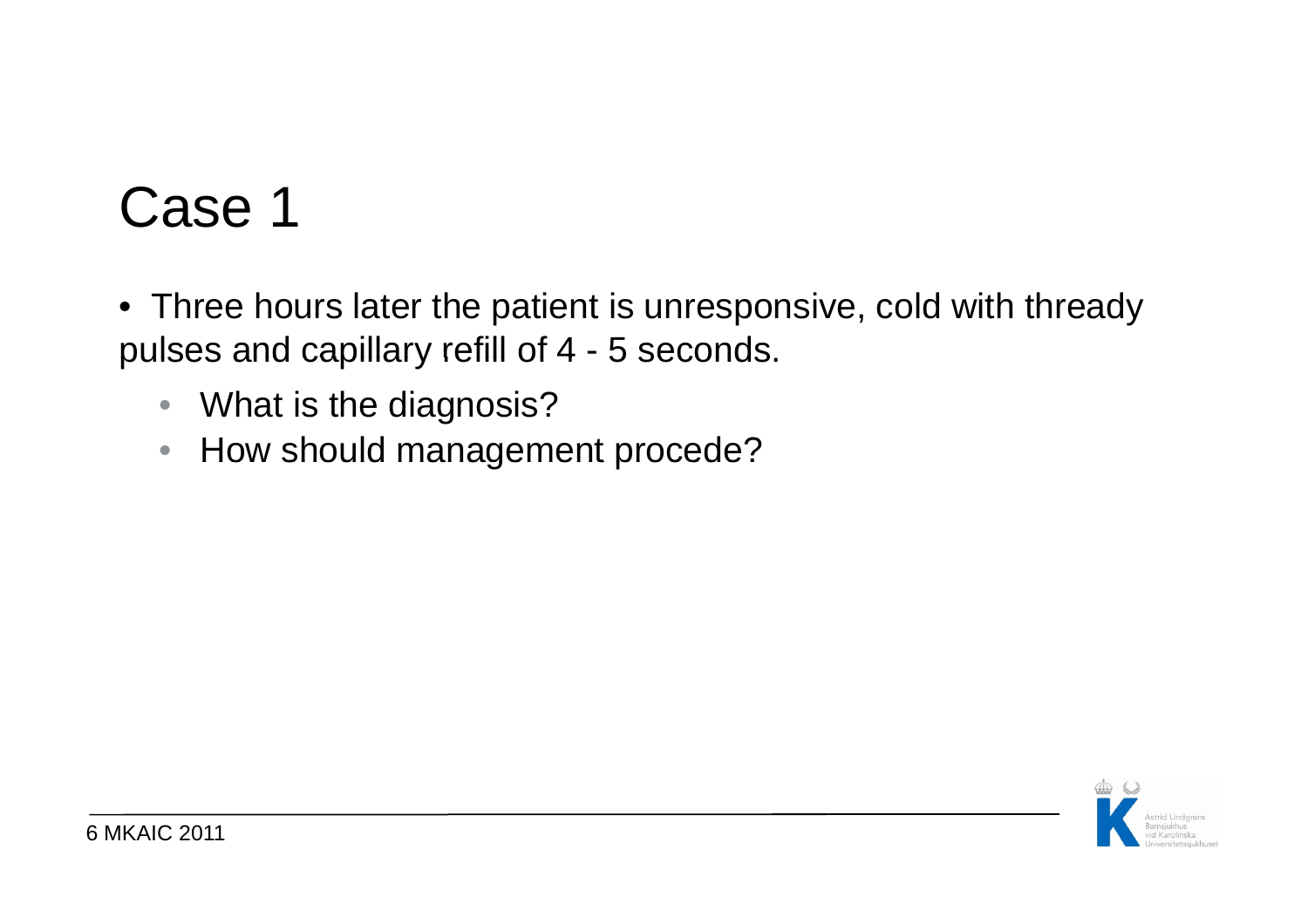## Case discussion 2: trauma

• 3 year old attacked by dog. Large lacerations to the head, scalp, face and upper extremities. Taken initially to local hospital and then transferred by ambulance after bandaging the wounds and an iv placed.

- •What possible problems might this child have?
- $\bullet$ What things will you want to check when he arrives?

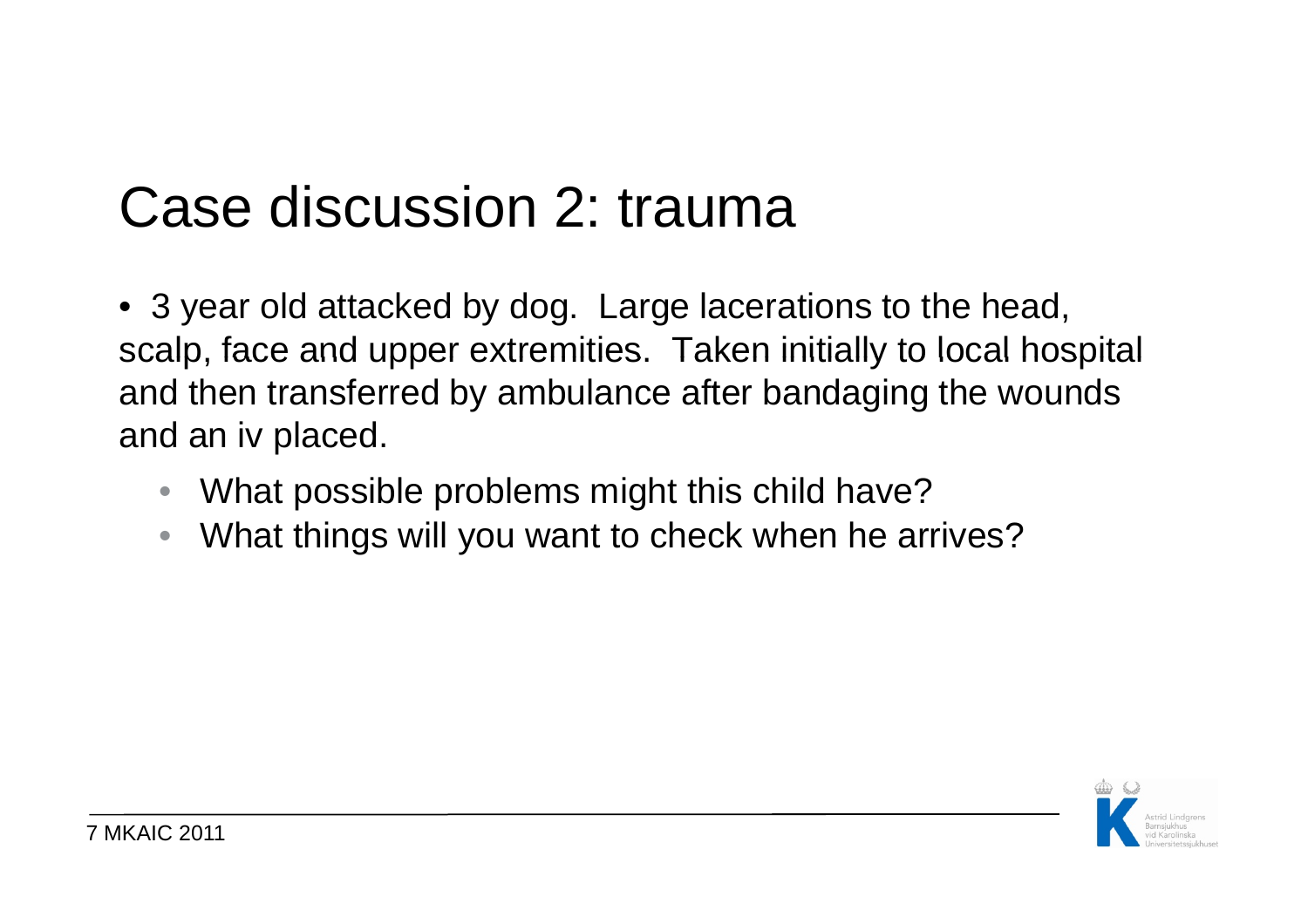- Initial vital signs:  $\text{HR} = 150, \, \text{RR} = 25, \, \text{BP} = 85/60, \, \text{capillary}$ refill 3 sec., O2 saturation 98% with flow-by oxygen, Hb 9,5 g/dl
- Exam reveals multiple large cuts/lacerations. Bandages are soaked but there is little active bleeding when the bandages are removed. Anesthesia and surgery are needed to close the wounds.
	- • How do you prepare the child for anesthesia? Further information needed?
	- What will be his weight?

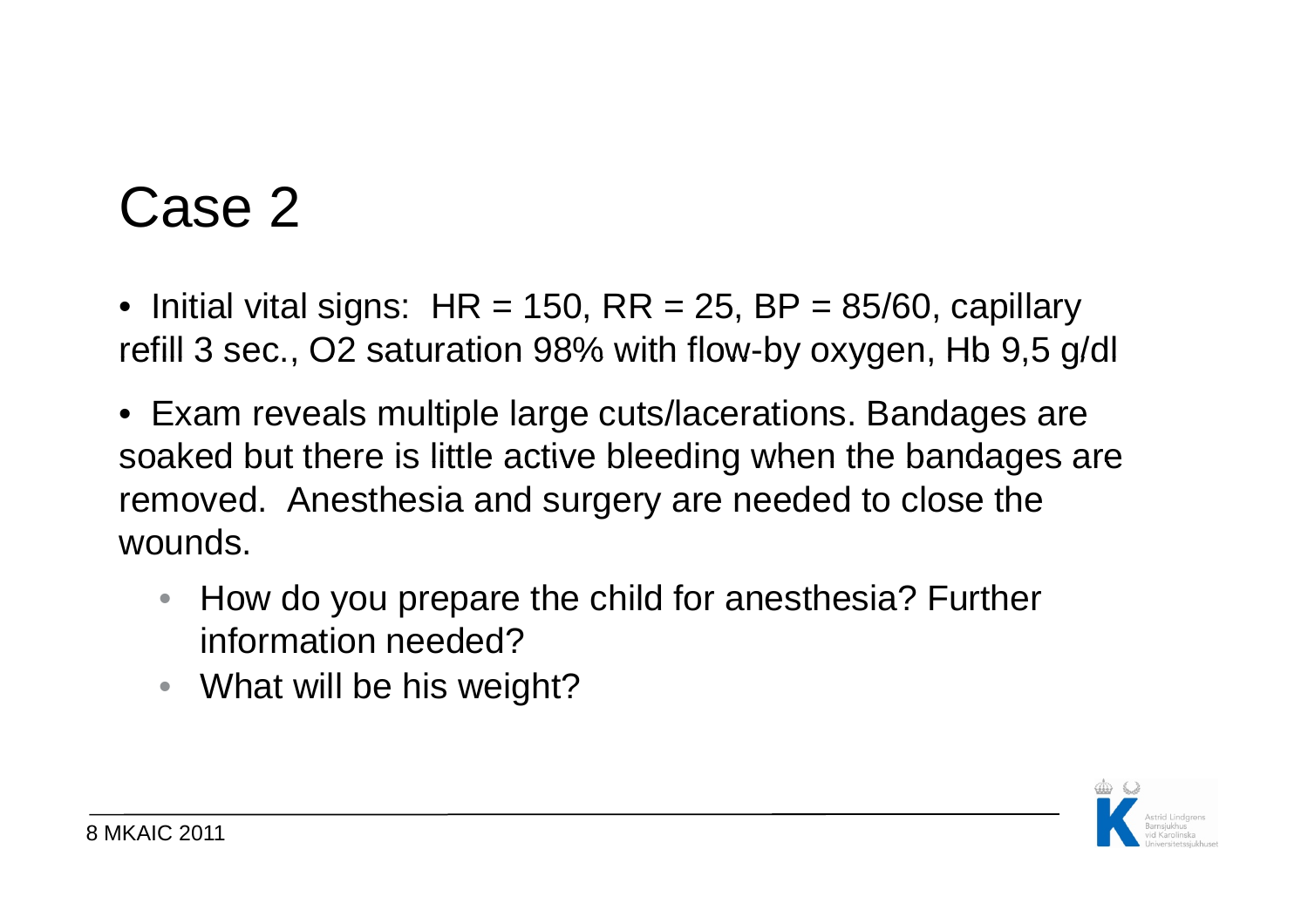• Anesthesia is induced. Concerns around induction? Monitoring needed? Choice of induction agent?

- Anesthesia proceeds for 30 minutes when the patient's heart suddenly falls from 140 to 100. Is this a problem?
- The HR falls from 100 to 80, then to 60 and finally to 30. You confirm that even the pulse has fallen and is very slow. The oxygen saturation falls now from 95% to 80% and continues to fall.
	- •What do you do?

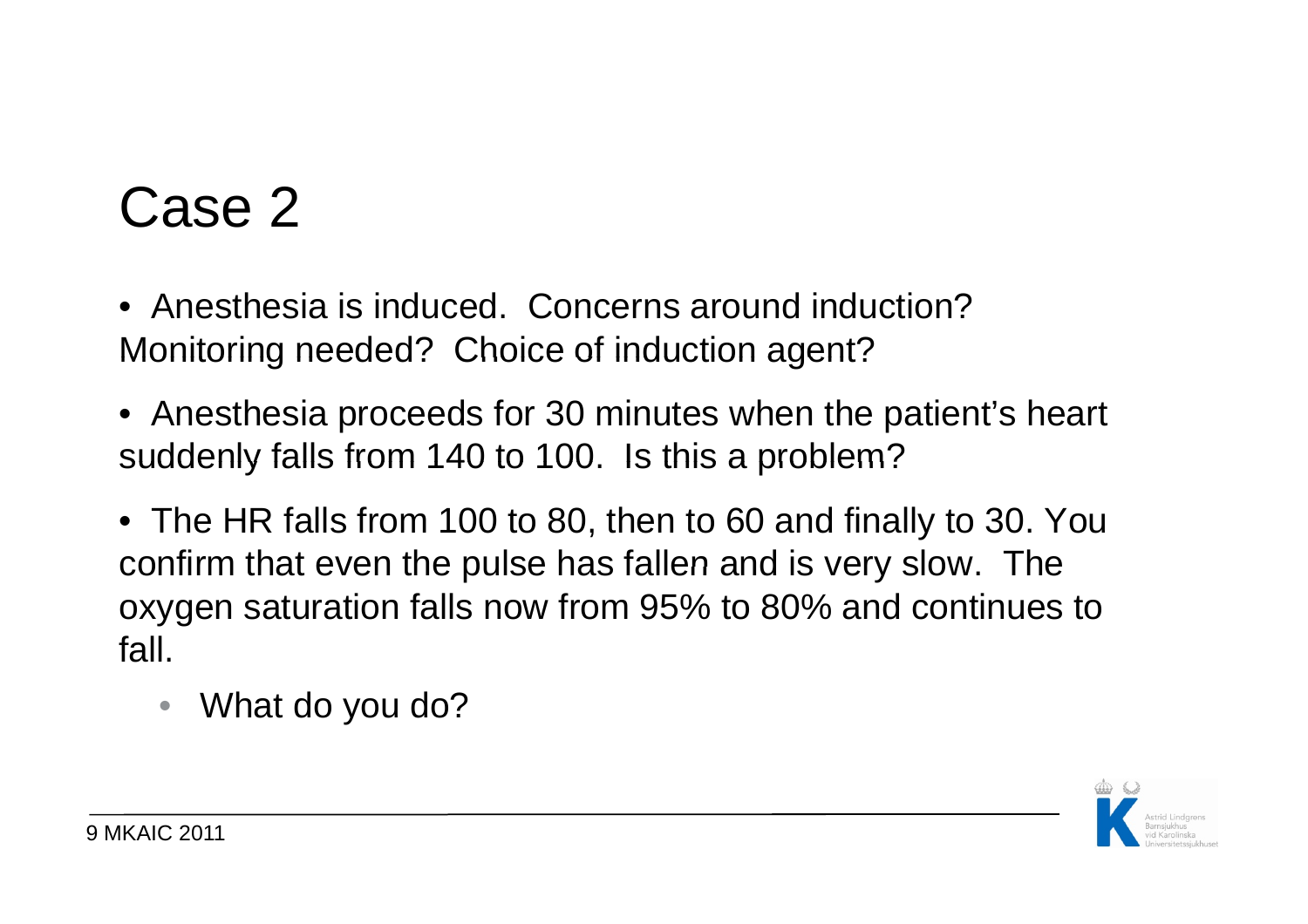- The operation is stopped.
- The endotracheal tube is checked and breath sounds are heard on both sounds. The chest is rising with each manual breath that you give.
- Oxygen is increased.
- Fluid is given
	- •What kind and how much?
	- $\bullet$ Any other medications?

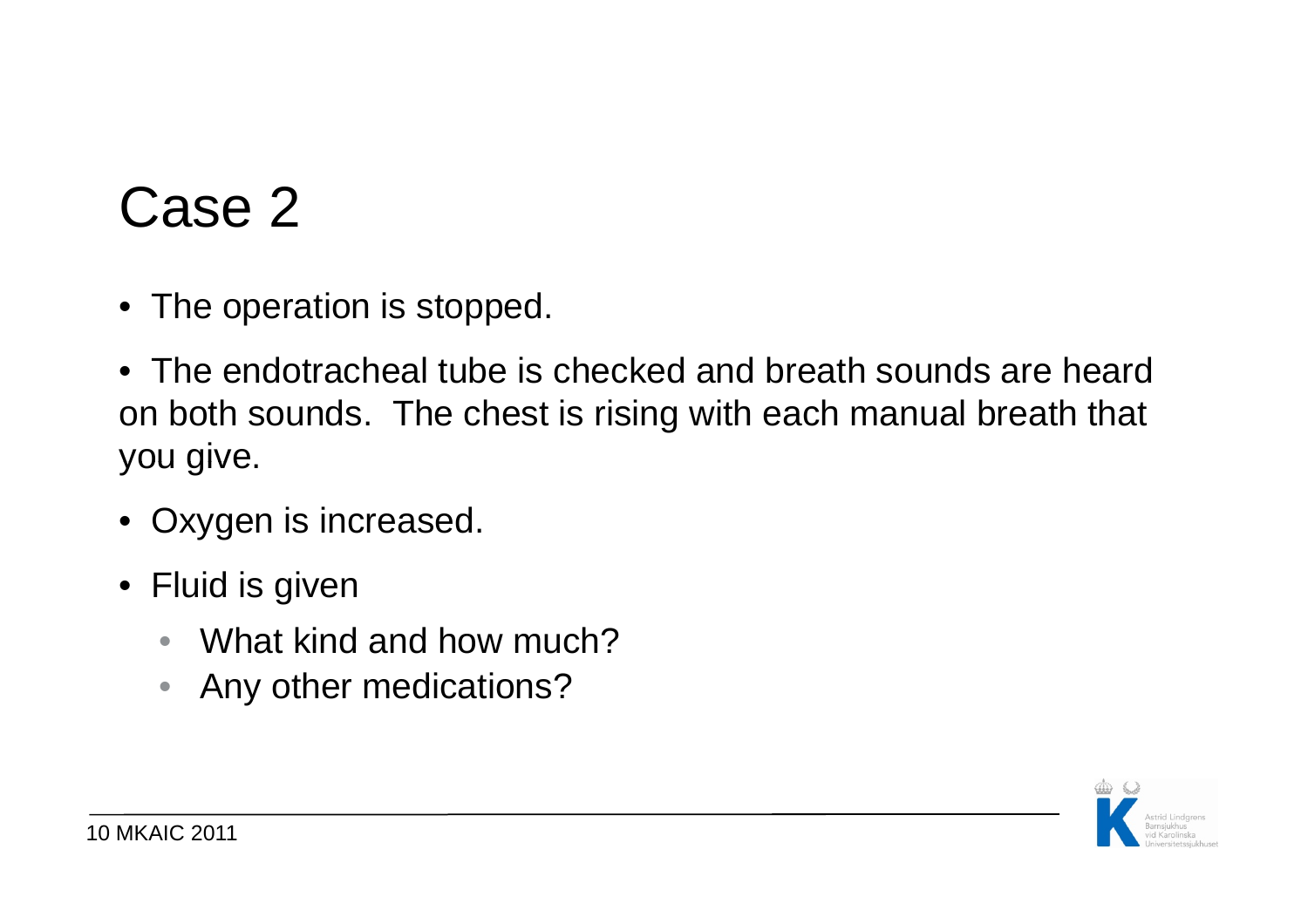- Adrenalin 0,1 mg/ml, 1,4 ml is given iv (= 10 mcg/kg, 0,1 ml/kg)
- At the same time, manual breaths are given, 20/minute
- Chest compressions are given, 100/minute
- After 1 minute CPR is stopped and the heart rate and pulse have returned to 160.
	- $\bullet$ Other tests and treatments?

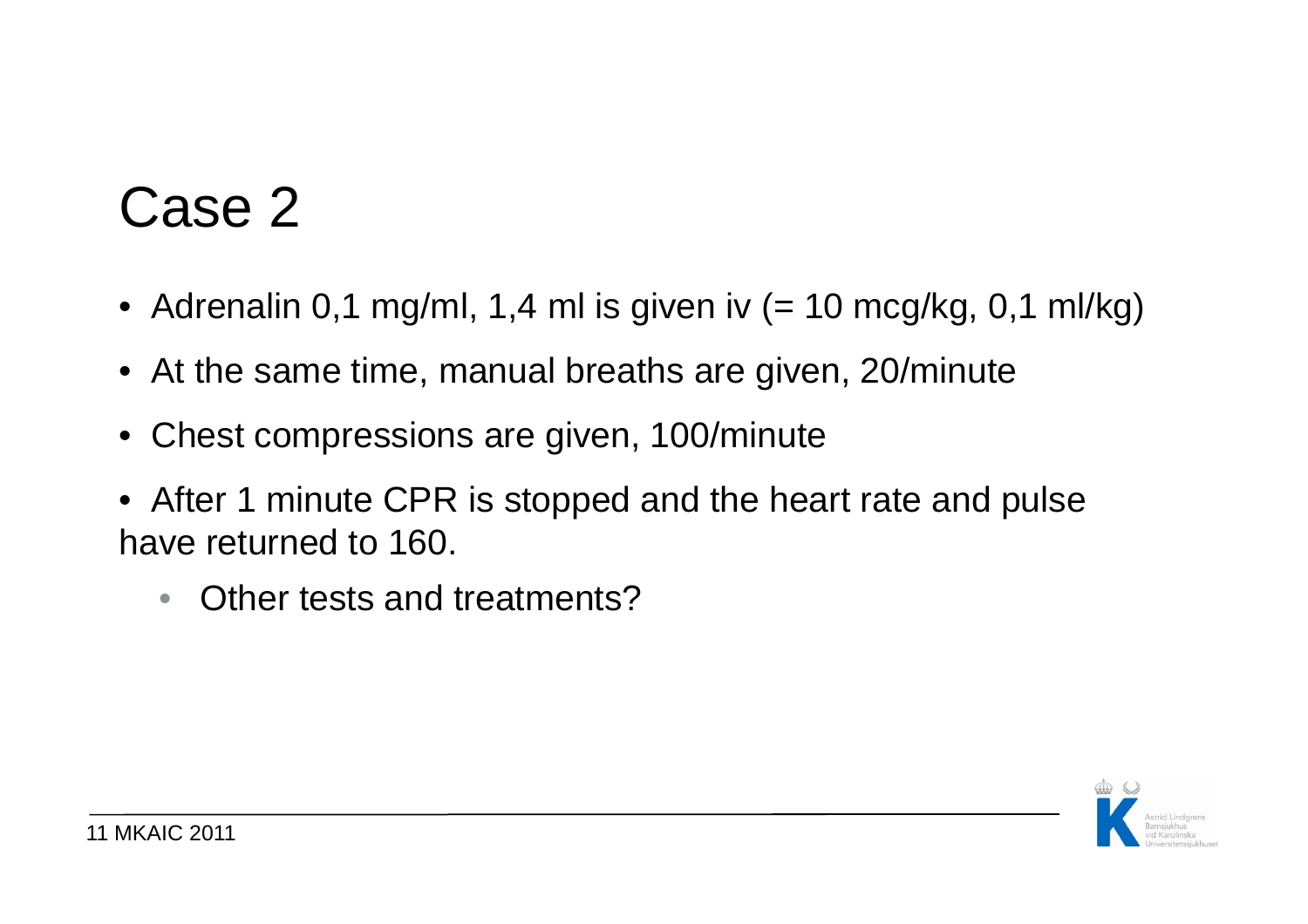• Hb is re-checked and has fallen to 4,0.

Ringer lactate has been given 20 ml/kg (280 ml) x 2

O- neg blood is given as well while the operation is completed and the patient is taken back to the ICU still intubated.

- • What is the total blood volume of this child?
	- $\bullet$  80 ml x 14 kg = 1120 ml (40% of blood volume = 450 ml)
- $\bullet$ What could we have done better?

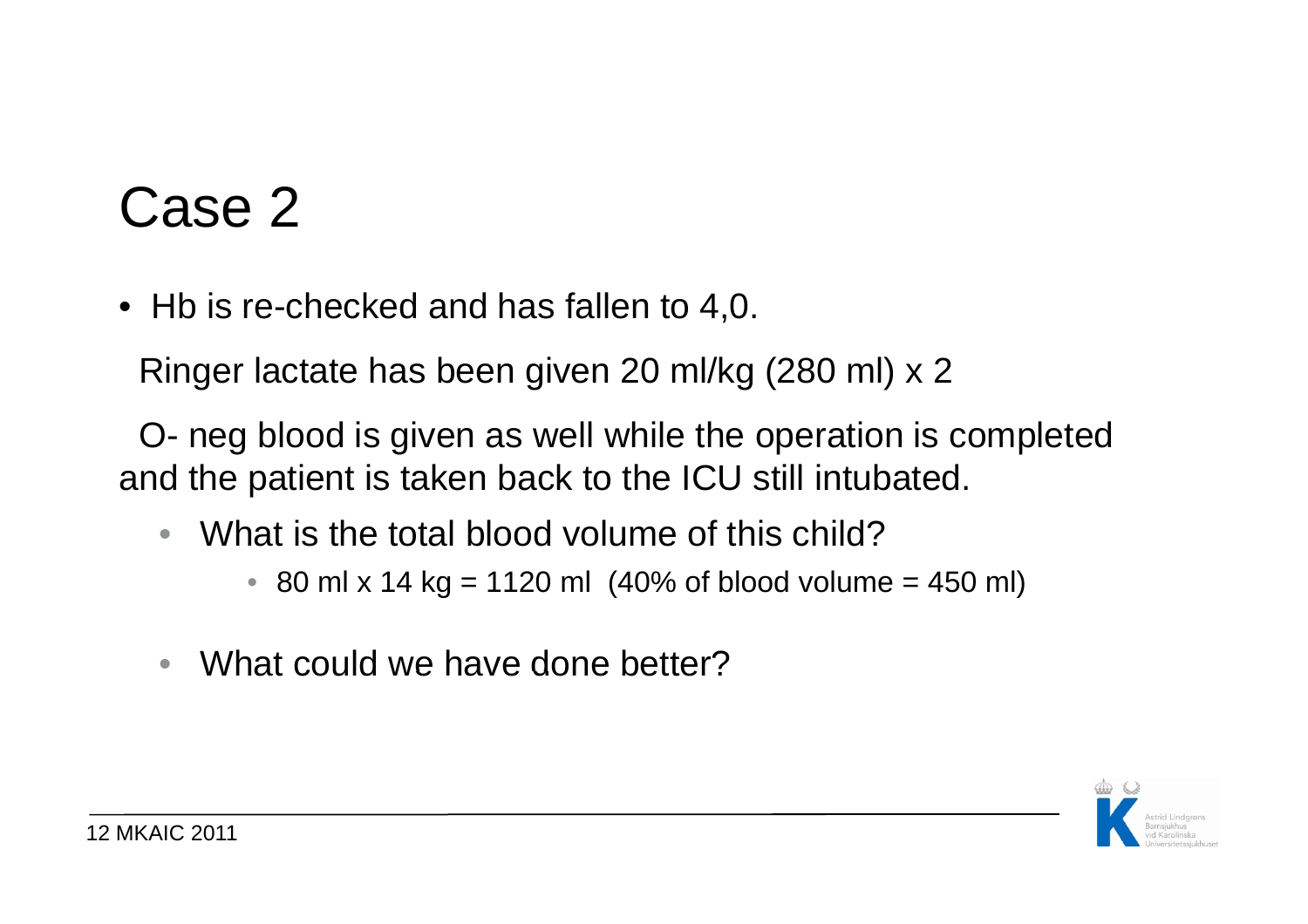

"Have our interventions given the desired results ?" "Have new problems come up at previous levels ?"

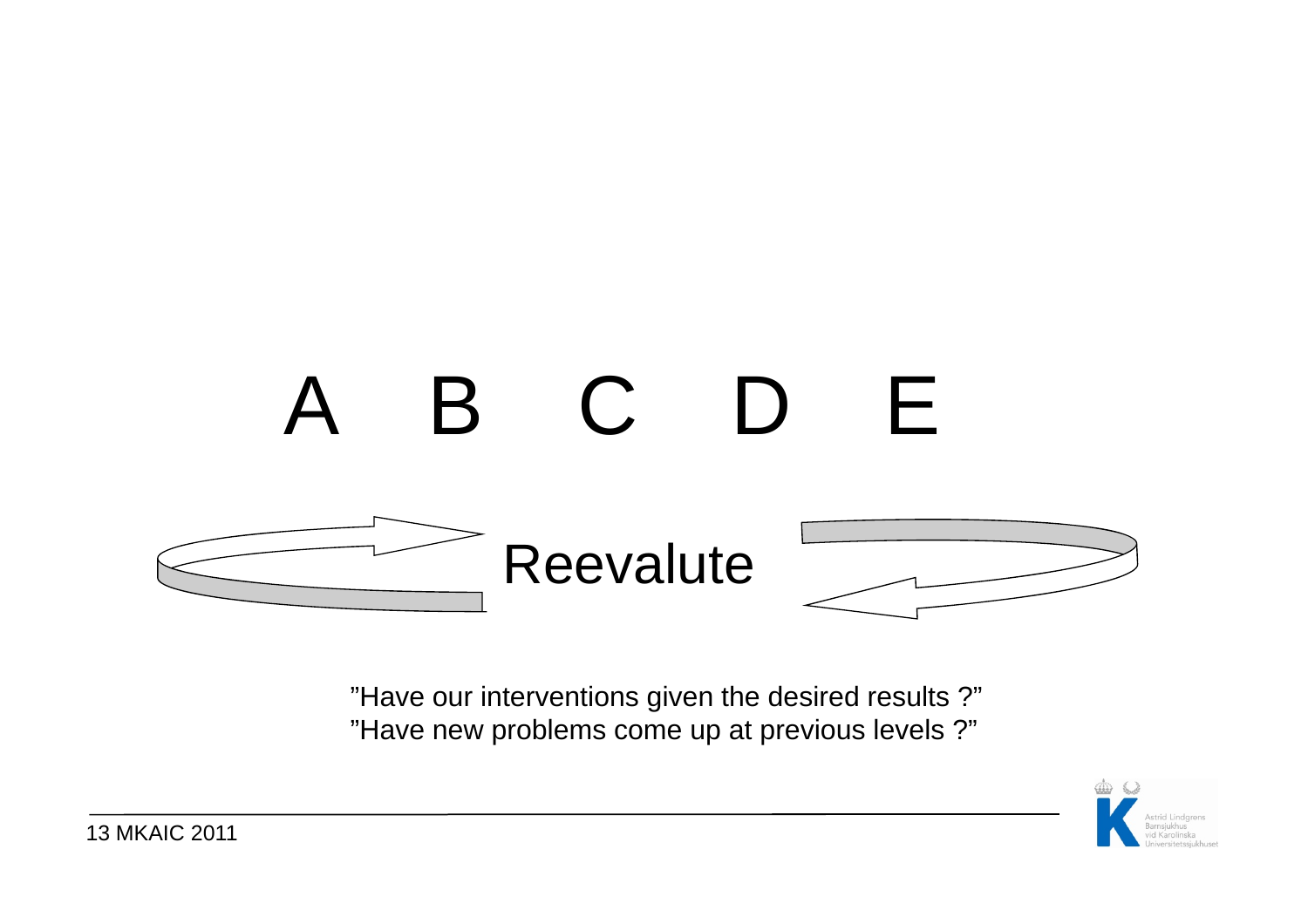### A - Airway with Cervical Spine Control

Large occiput and tongue.

Children < 6 months obligate nose-breathers<br>Larynx more anterior and cranial

Trachea is short, soft and the cricoid ring is narrowest.



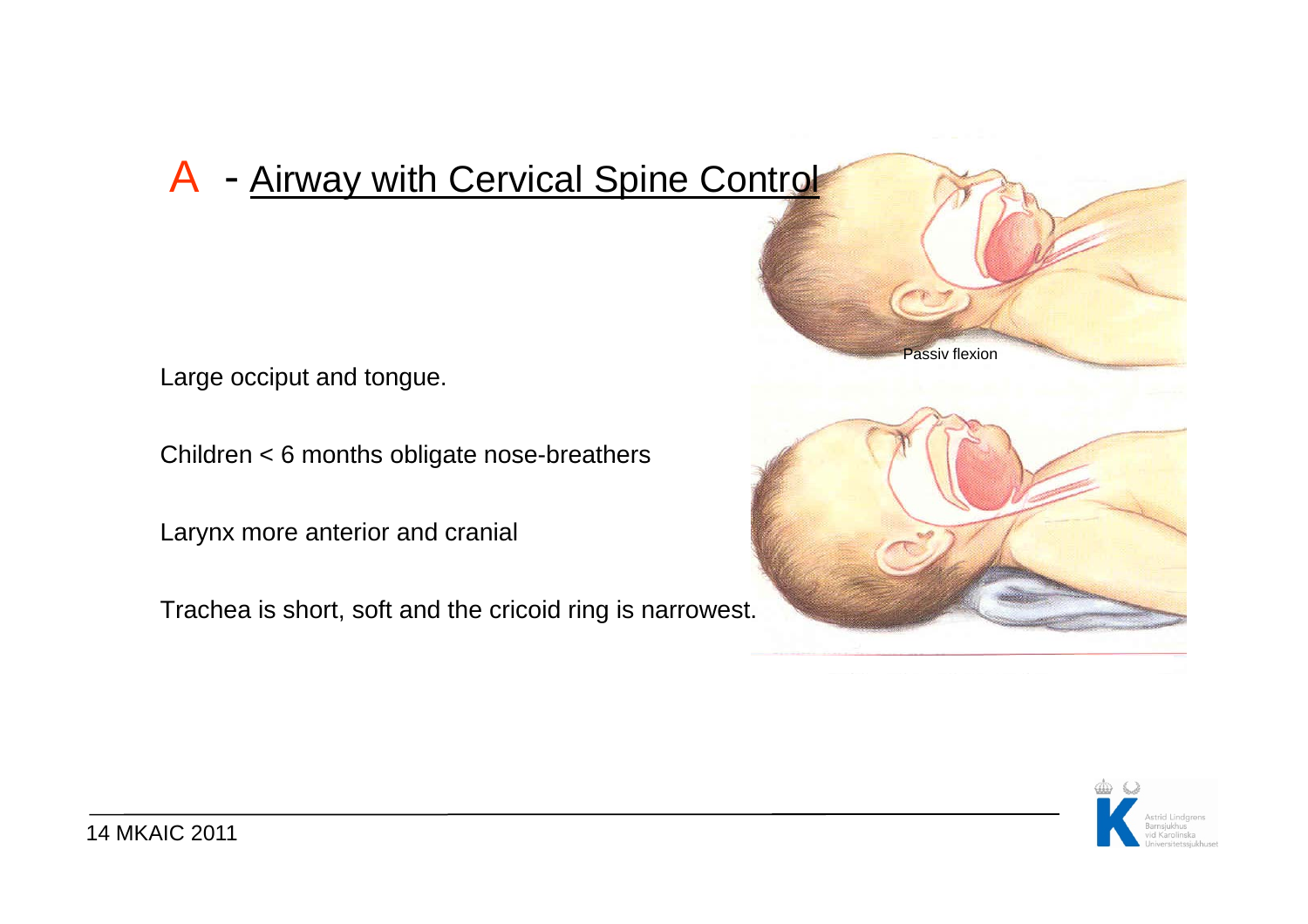#### $\overline{\mathsf{B}}$ - Breathing with ventilation

### Look, listen, feel!



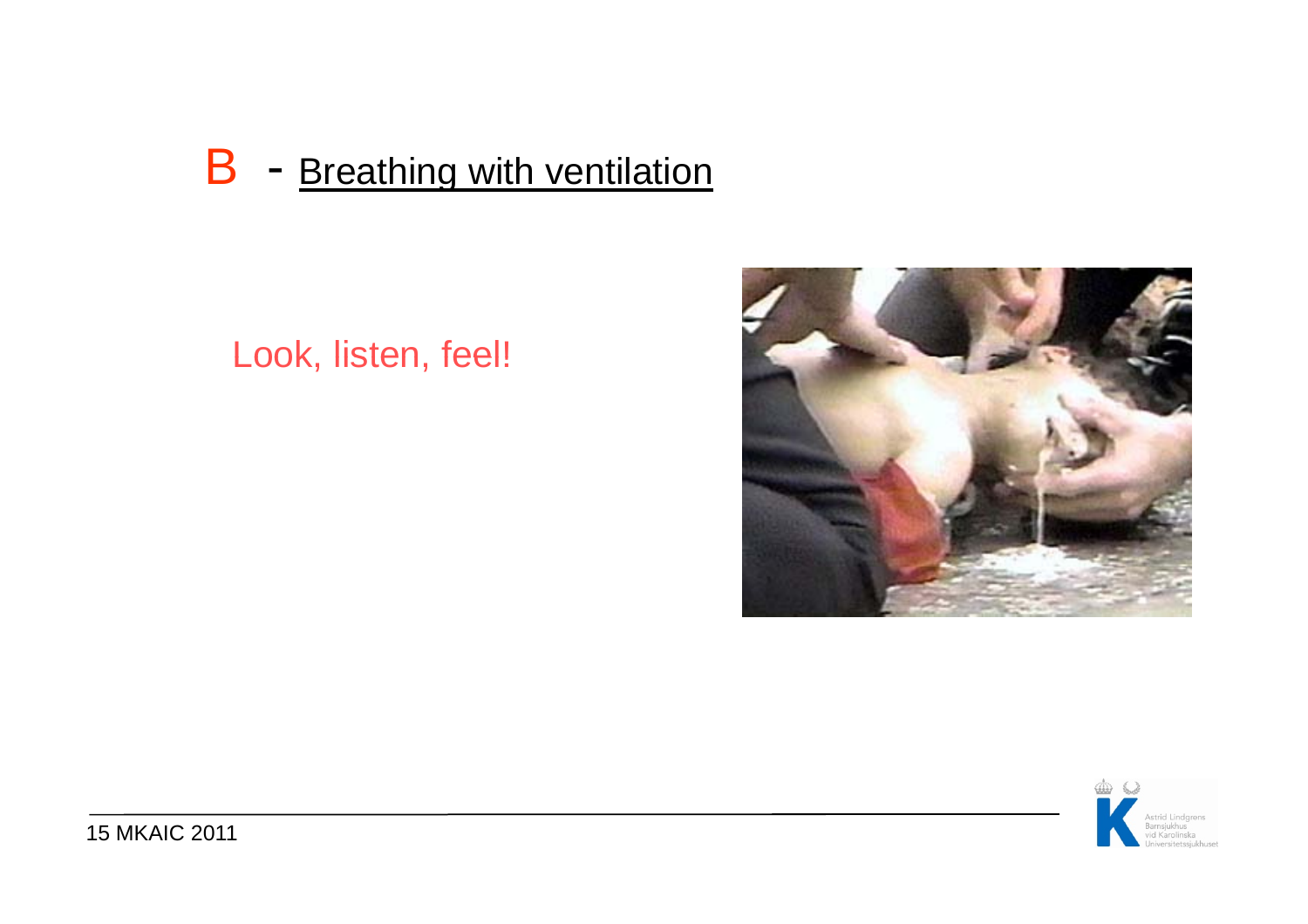





16 MKAIC 2011

C - Circulation and bleeding

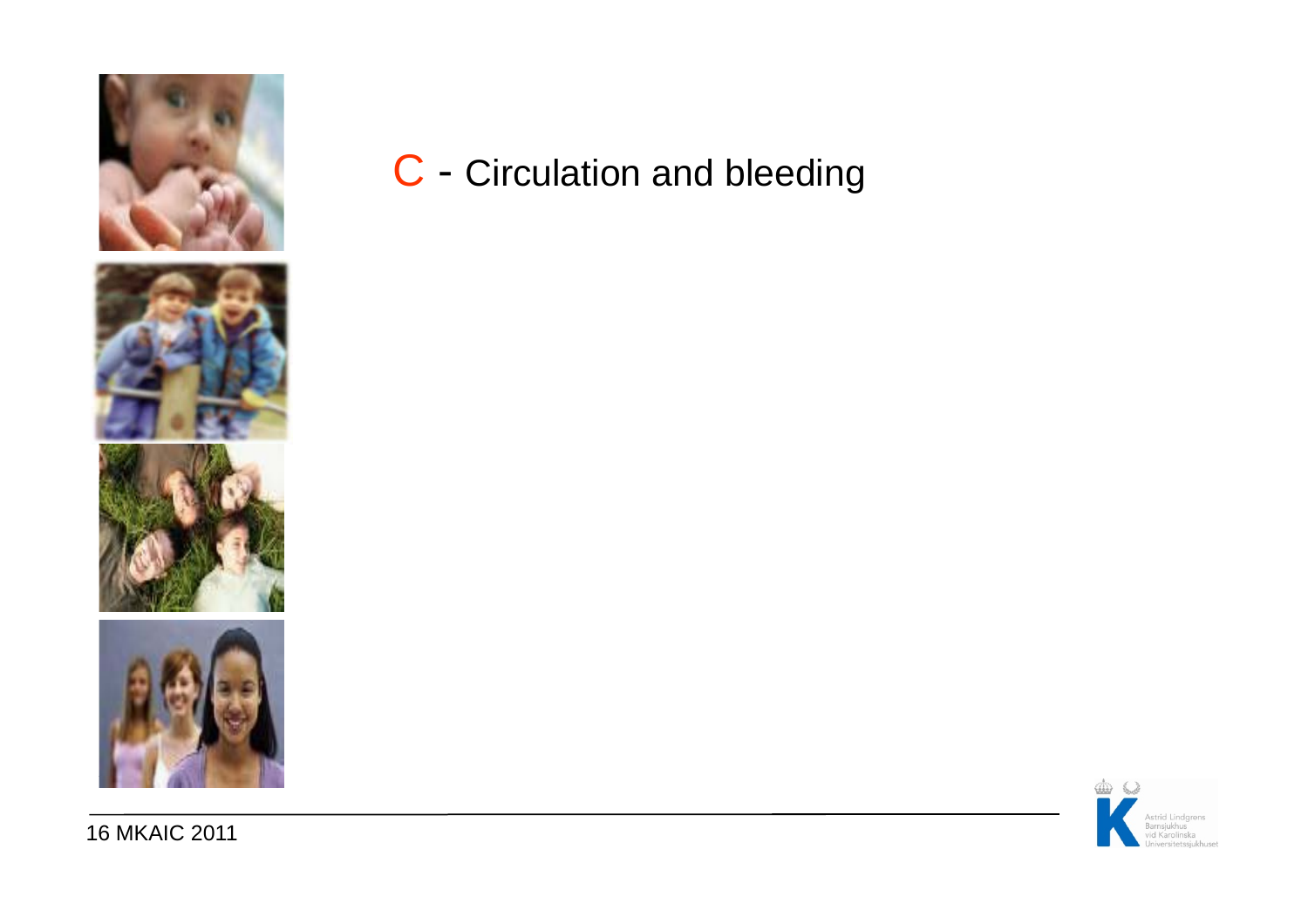### C - Circulation and bleeding

### BLOOD ON THE FLOOR AND FOUR MORE !

Synlig blödning

Thorax: Hjärta,lungor och stora kärl Buk: Lever,mjälte,njurar,kärl Bäcken: Frakturer och kärl Skalle: Subgaleära hematom.



17 MKAIC 2011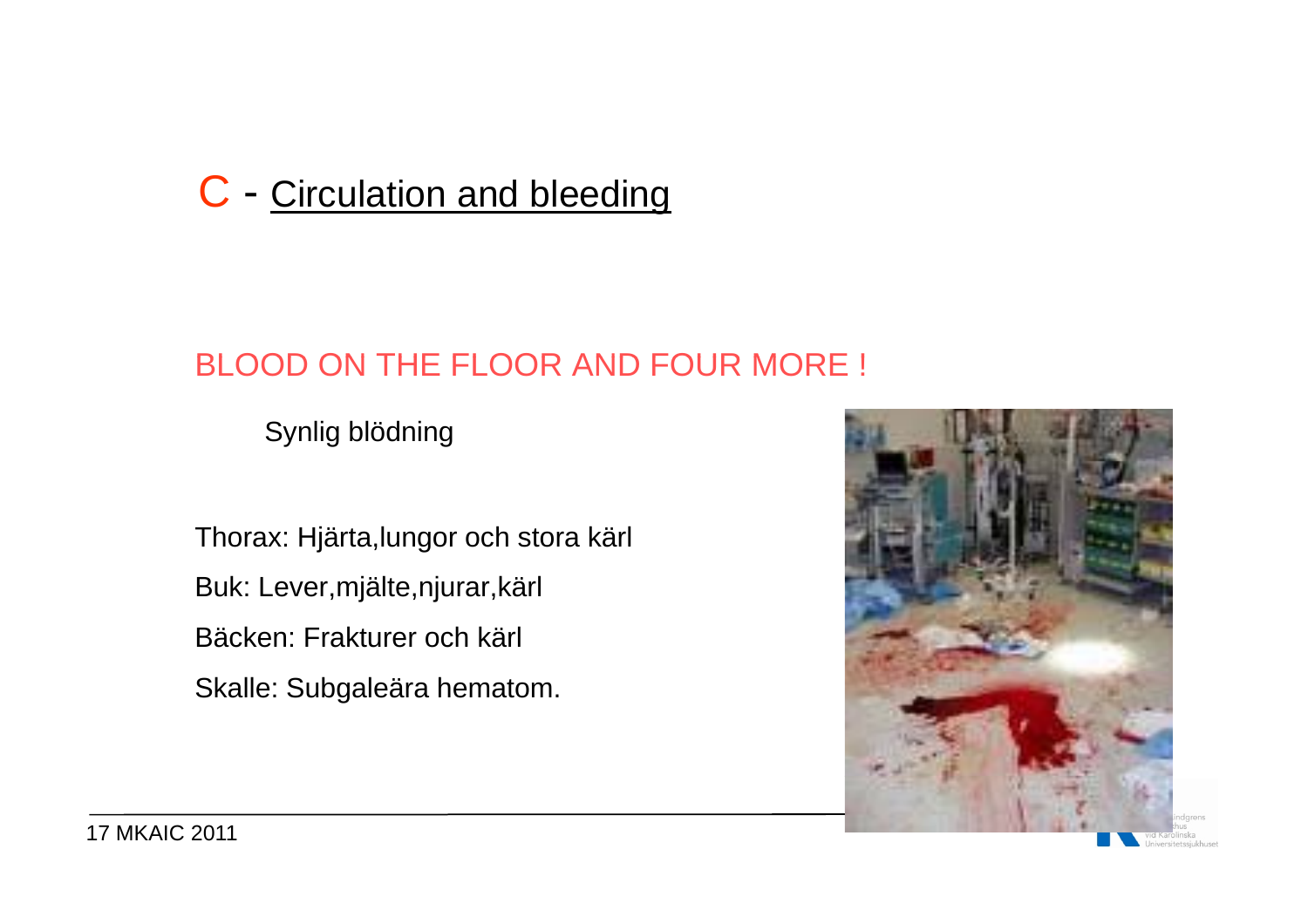### C - Circulation and bleeding

#### Hypovolemic shock in children

Pale, cool, mottled skin.

Tachycardia – Bradycardia - Asystole

Rapid, shallow breathing.

Agitation. Lethargy. Loss of consciousness.

Anuria



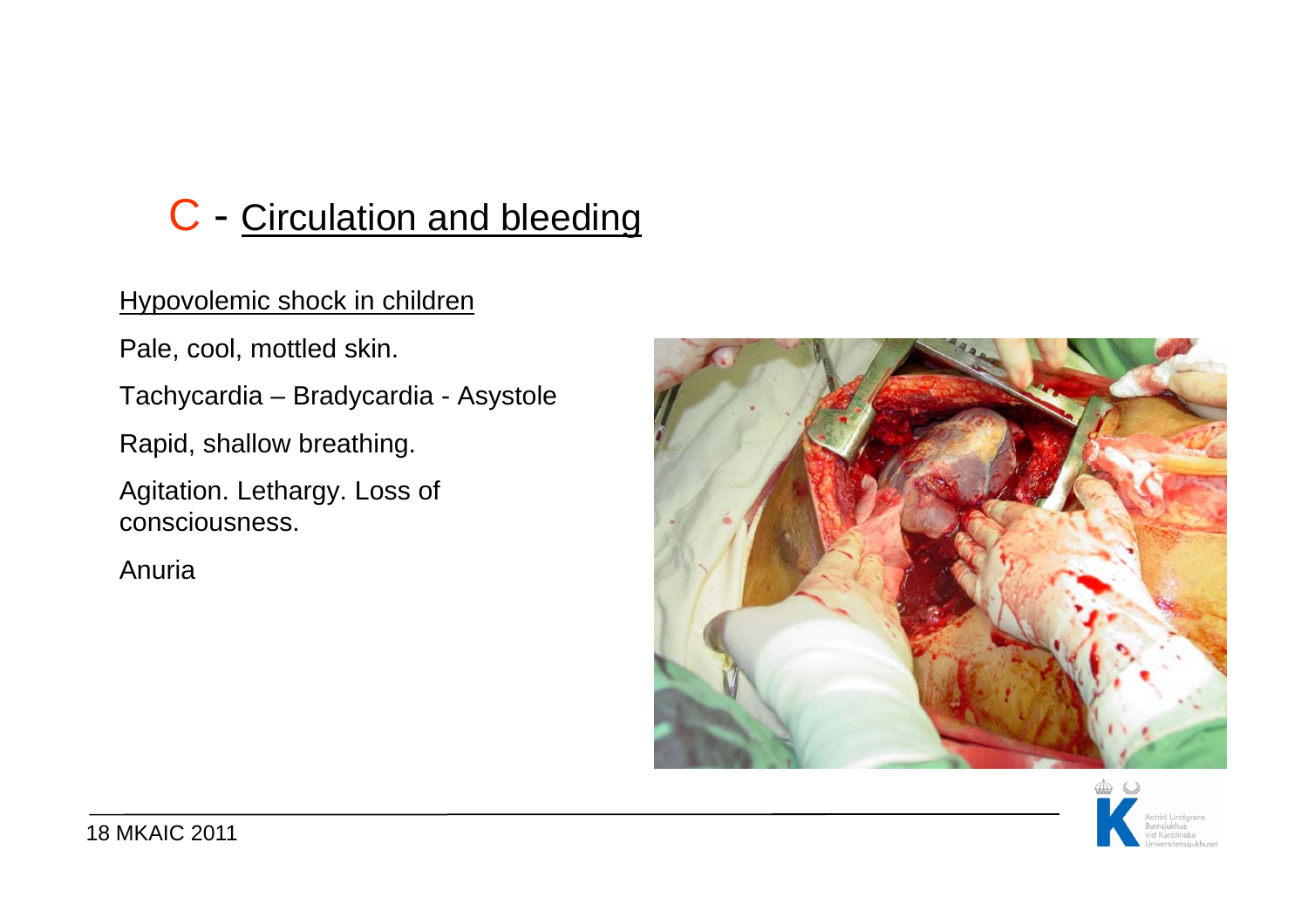# **Cirkulation**

Good sympathetic reflexes – can lead to rapid deterioration

Subtle signs/symptoms of pre-shock

Blood loss <30% often no signs

Earliest signs – decreased capillary refill and tackycardia



 $\bigcap$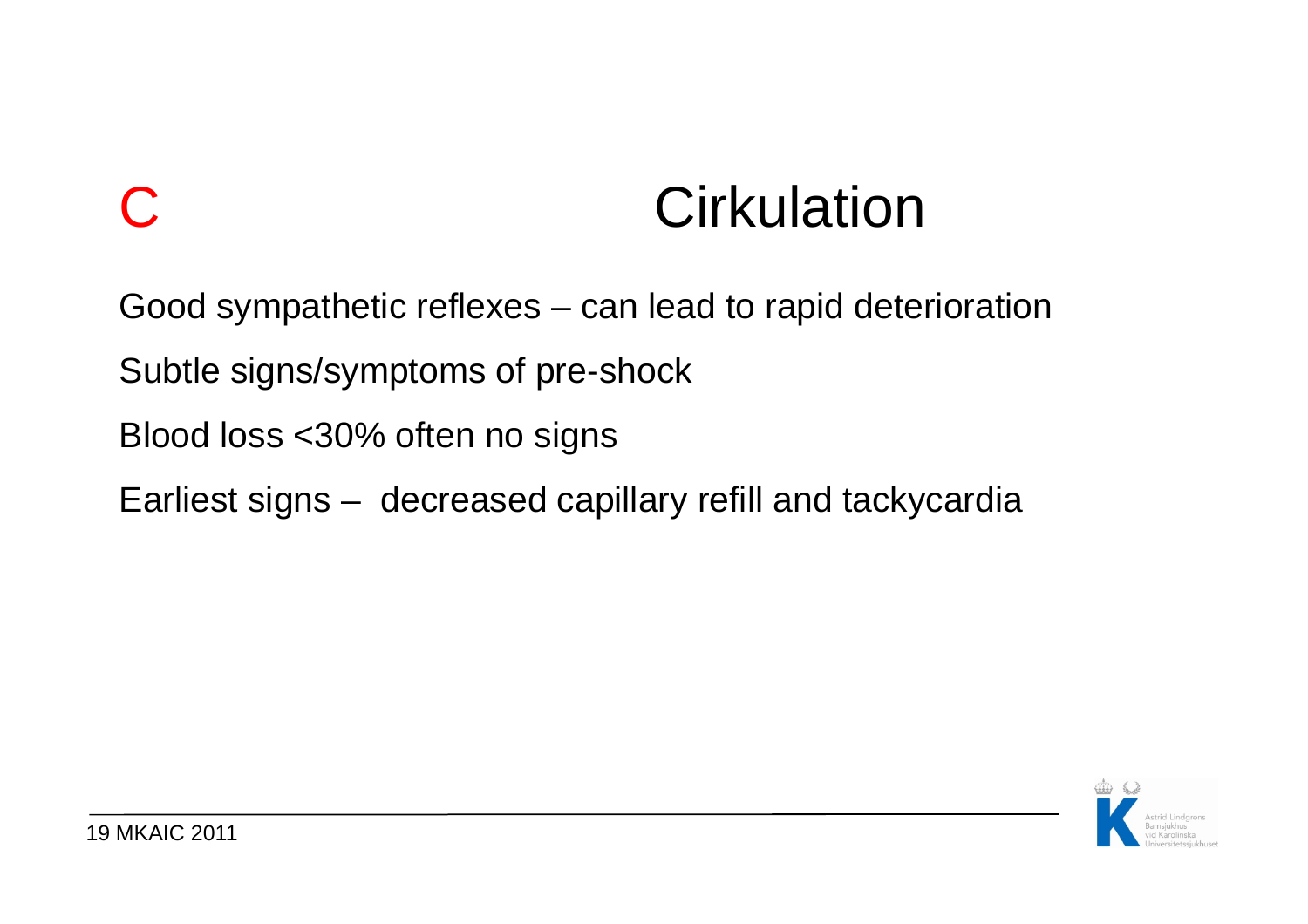### C Early signs of hypovolemic shock in children

Poor peripheral perfusion with decreased capillary refill. Normally < 2 seconds.

- Tachycardia non-specific
- Agitation if awake
- Rapid shallow breathing
- Pale, cool, mottled skin
- Decreased level of consciousness

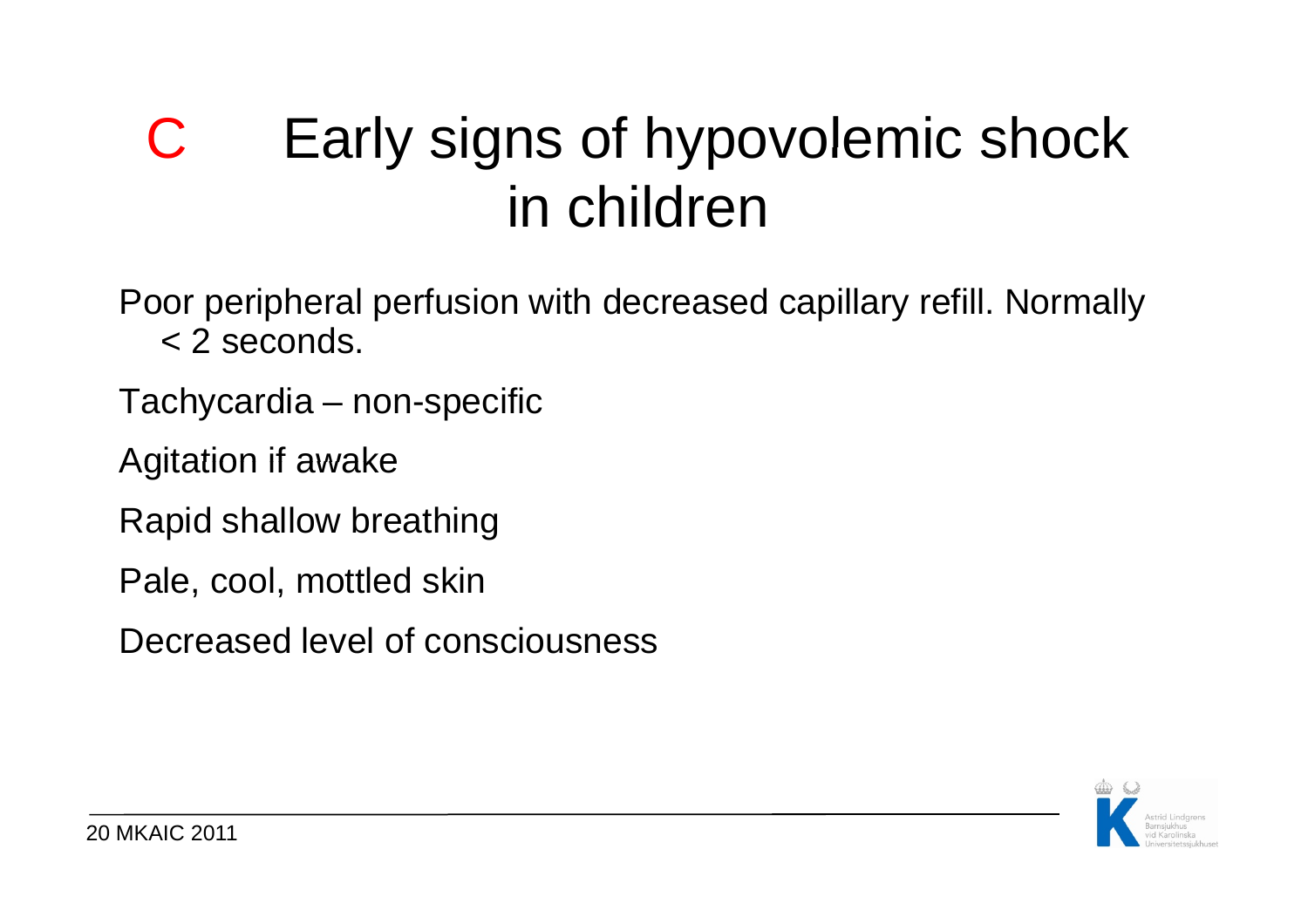# Signs of significant hypovolemia

Blood pressure = late sign. 45% av blood volume.

Tachycardia turns into bradycardia when hypotension occurs. Anuria.

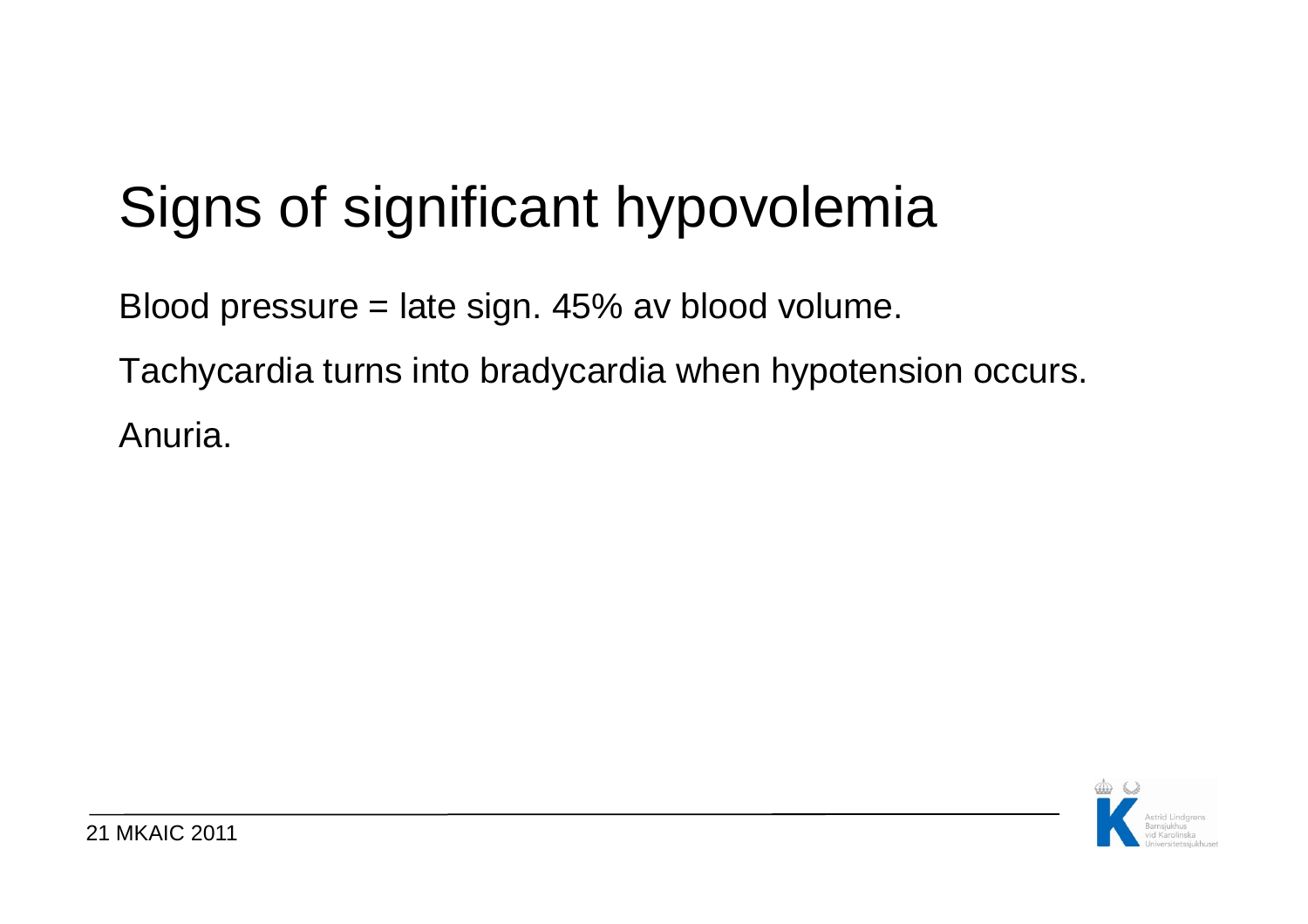### C - Circulation and bleeding

#### Vascular access

Peripheral Vein Catheter 90 sekunder

Scalp vein < 1 år

V. Saphena Magna, V. Femoralis,

V. Jugularis

Intraosseus needle

Central Vein Catheter (ultrasound)